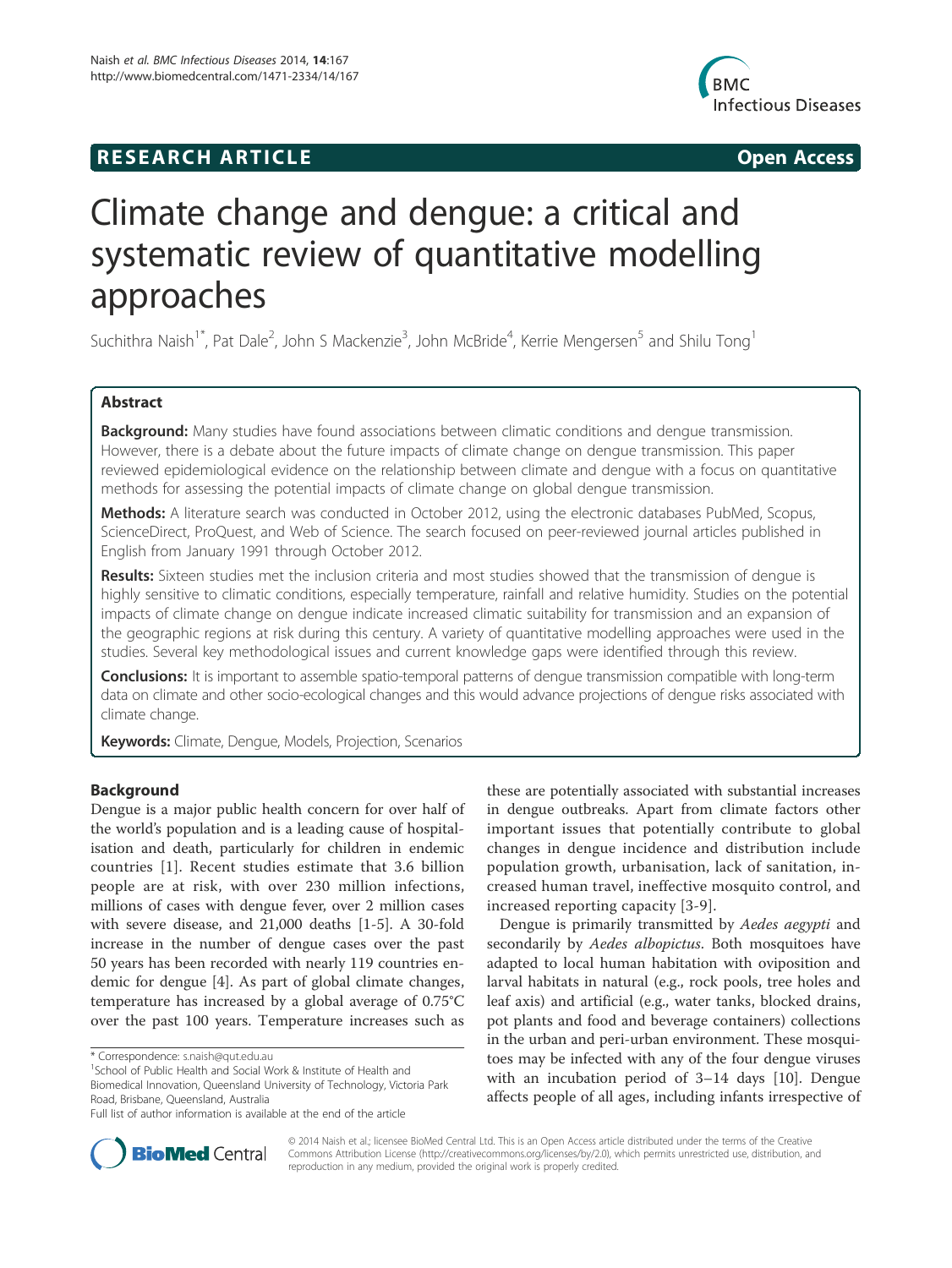gender. Dengue viruses cause a spectrum of disease, with symptoms from mild influenza-like symptoms to severe or fatal haemorrhage fever [11].

#### The ecology of dengue and vector

The epidemiological triangle of dengue includes host, pathogen and mosquito vectors (including Ae. aegypti and Ae. Albopictus) together with their interactions in the environment. Dengue is climate sensitive as the virus has to complete part of its development in the mosquito vectors that transmit the disease [5]. The major vector is Ae. aegypti whose life cycle is directly influenced by ambient temperature and rainfall [12]. Increased temperature could increase dengue risk by increasing the rate of mosquito development and reducing virus incubation time in areas where the vector presently exists, thereby increasing the rate of transmission [13-16]. Conversely, extreme hot temperatures may also increase the rate of mosquito mortality and thus decrease dengue risk [17]. Similarly, rainfall can have non-linear contrasting effects on dengue risk [6,17]. Heavy rainfall may flush away eggs, larvae, and pupae from containers in the short term but residual water can create breeding habitats in the longer term [18]. A dry climate can lead to human behaviour of saving water in water storage containers, which may become breeding sites for Ae. Aegypti [19]. Thus, climatic conditions may affect the virus, the vector and/or human behaviour both directly and indirectly [20]. Studies have demonstrated that the ecology of virus is intrinsically tied to the ecology of dengue vectors [21]. Recent studies have also elaborated on the impacts of climate change on the vector, for example, how the extreme climatic events drive mosquito outbreaks [22-25]. However, empirical relationships have been demonstrated between climate variables, dengue and dengue vectors, casual relationships have not been strongly established.

#### Dengue and climate change

It is established that climate change is happening and it is likely to expand the geographical distribution of several mosquito-borne diseases [26]. The mounting evidence around climate-disease relationships raises many important issues about the potential effects of global climate changes on the transmission of infectious diseases, particularly dengue [5,27-29]. There is evidence indicating that dengue epidemics have been associated with temperature [30-32], rainfall [33,34] and relative humidity [35-37]. Few studies have included spatial data in climatebased predictive models [33,38].

As global climate change is predicted to accelerate over the next a few decades at least [1,3-6,27], an increased frequency, intensity and duration of extreme climatic events are more likely, so affecting dengue transmission. This is a global public health priority. A better understanding of the relationship between climate and disease is an important step towards finding ways to mitigate the impact of disease on communities, for example, malaria [39]. Successful future management of dengue requires an understanding of the dynamics of the virus, host, vector, and environmental factors especially in the context of a changing climate [21].

#### Quantitative modelling of dengue and climate

The influences drawn about the relationships between dengue and climate, and the predictions of dengue under future climate change scenarios may depend on the analytical approaches used. The aim of this paper is to review the relevant literature on dengue disease and climate with a focus on quantitative models of the impact of climate change; to address methodological issues in this challenging field and then to indicate future opportunities and research directions.

### **Methods**

#### Search strategy

A literature search was conducted in October 2012 using the electronic databases PubMed, Scopus and Science-Direct, ProQuest and Web of Science to obtain the information on the impact of climate variables (and climate change) on dengue disease transmission. The search period included January 1991 (the commencement of the reporting of dengue in Queensland, Australia) to October 2012. We limited the literature search to journal articles published in English, available in full-text/ pdf. The key words used were dengue disease transmission, climate and/or climate change, projection /forecast and scenario but not diagnostic tests, vector/ virus type. References and citations of the articles identified were checked to ensure that all relevant articles were included (Figure 1).

#### Selection criteria

Three selection criteria were used to select articles from the search results for the detailed consideration. First, in order to obtain authoritative information, this review included only peer-reviewed journal articles. Second, articles had to include larger geographical areas, climate data including climate parameters and statistical analytical methods and at least one climate-based projection of future dengue disease transmission. Finally, we included only quantitative studies based on statistical models (climatebased) because qualitative studies used an entirely different research design and analytic approach.

We assessed the strengths and limitations of analytical models and their use of established relationship between climate change and dengue transmission. Finally, we provide recommendations for future research directions towards model parameters and predictions of climate change on dengue transmission.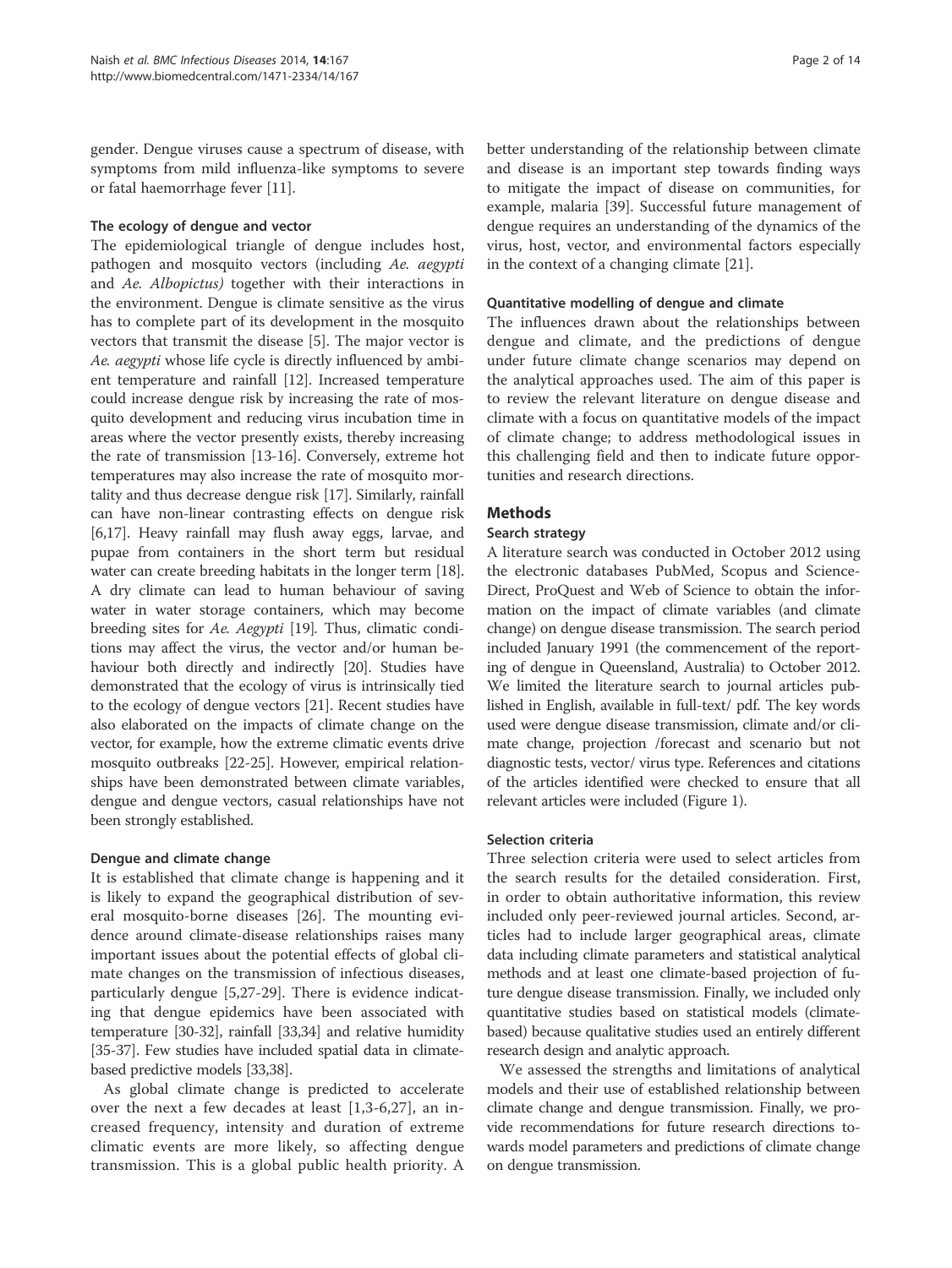

#### Results

The initial search yielded 531 studies of which 456 were deemed to be potentially relevant and were subjected to further perusal. This led to 75 studies considered in detail and 16 that strictly met the inclusion criteria. Table 1 shows the characteristics of the 16 studies that addressed the climate variables (climate change) and future risk of dengue transmission, using climate change scenarios.

#### Dengue data

For the purpose of this study, we have considered Dengue Fever (DF) or Dengue Hemorrhagic Fever (DHF) as a single entity 'dengue' as such kind of information was not available from many studies. Eight studies used monthly confirmed and reported dengue notified case data [8,31,33,34,40-43], two studies used annual cases [44,45], three studies used weekly confirmed case data [9,32,36] aggregated from daily surveillance and one study used daily cases [30]. Two studies combined dengue-specific (entomological) parameters [38,46]. Most of the studies used dengue laboratory-confirmed case data (notified) obtained from health departments (Table 1) and some used reported cases [36,47,48].

#### Covariate data

Most data were aggregated to monthly estimates from daily, weekly and annual data obtained from meteorological stations. With the exception of a few studies that used global gridded projection data sets [34,38], all other studies obtained climate variables from local/ national meteorological stations [31,32,36,40-43,45,49,50]. Data on socio-economic heterogeneity, climatic diversity including both tropical and subtropical, and un-observed confounders such as social behaviour were described in individual studies.

#### Analytical approaches

Among the selected studies, six used SARIMA- time series or wavelet time series models [34,36,40,42,45,50], four used different types of regression analysis [9,32,33,41] and other studies have variously employed a general additive mixed (GAM) model [30], a spatial model [43], a non-linear model [31], a multivariate model [46], and global circulation models (GCM) towards projections [33,38]. Most studies used a combination of the different analytical models but to varying degrees. For example, among studies that used regression analysis, some introduced autoregressive terms. A few studies used Poisson regression models to allow for autocorrelation and over dispersion. A number of studies incorporated the probability of risk of seasonal forecasts as covariates in their analysis [31,36] and only few studies demonstrated the potential use of forecasting in the development of climatedriven models [33,38,44]. The details of these models are explained below.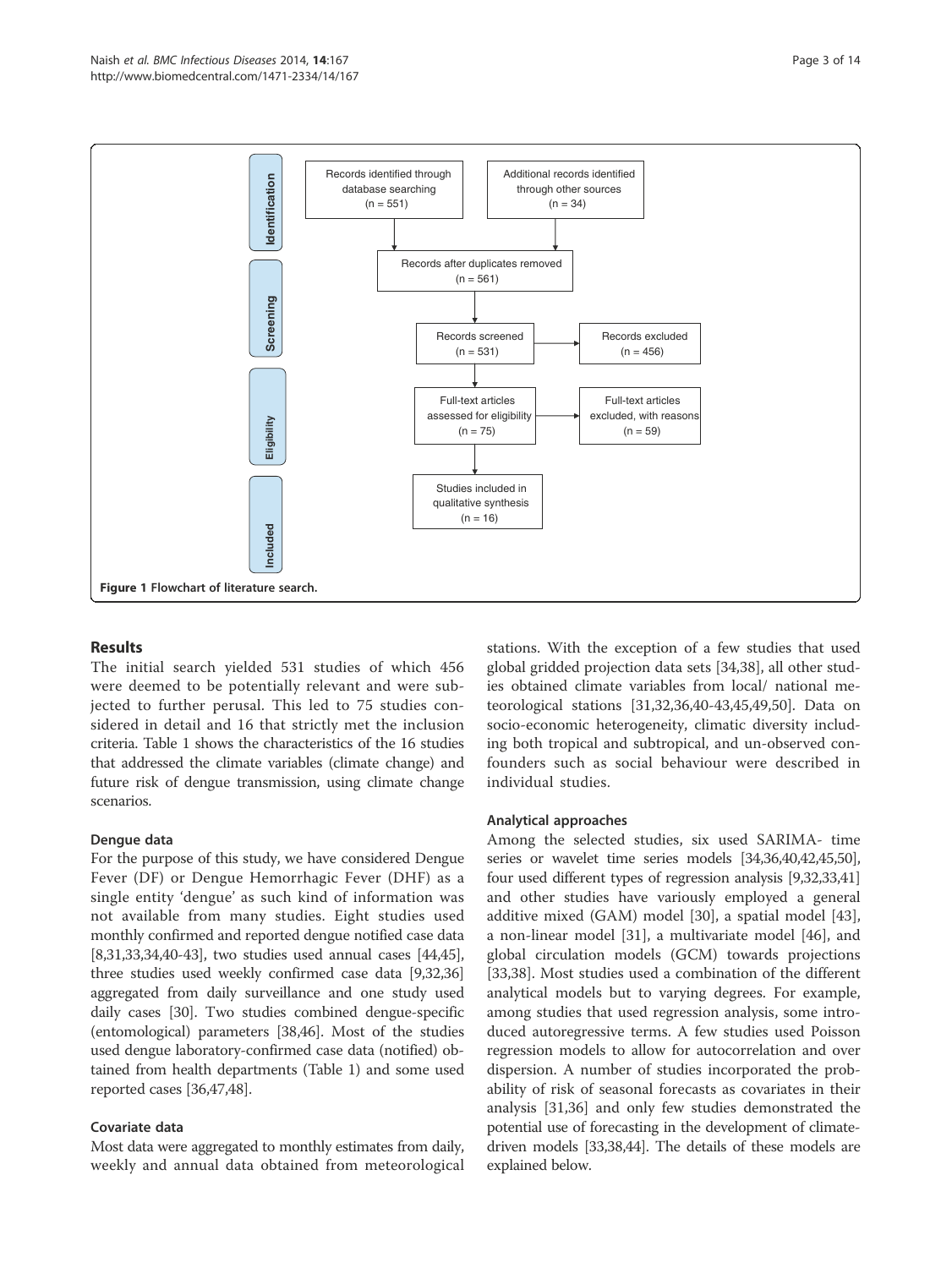| <b>References</b>             | Study area<br>(Period)                       | Dengue data                                             | Covariate data                                                                                                                                                                            | Spatial resolution                                | Analytical approaches Key findings                                     |                                                                                                                                                                                                        | <b>Comments</b>                                                                                                                                                                         |
|-------------------------------|----------------------------------------------|---------------------------------------------------------|-------------------------------------------------------------------------------------------------------------------------------------------------------------------------------------------|---------------------------------------------------|------------------------------------------------------------------------|--------------------------------------------------------------------------------------------------------------------------------------------------------------------------------------------------------|-----------------------------------------------------------------------------------------------------------------------------------------------------------------------------------------|
| Earnest et al. [32] Singapore | $(2001 - 2008)$                              | Weekly laboratory<br>confirmed notified<br>denque cases | Weekly climate (mean/<br>minimum/maximum<br>temperature, mean rainfall,<br>mean/minimum/maximum<br>relative humidity, mean<br>hours of sunshine and<br>mean hours of cloud) data          | Local meteorological<br>station data              | Poisson regression,<br>Sinusoidal function                             | Temperature, relative humidity<br>and SOI associated with dengue<br>cases.                                                                                                                             | Temporal trends of dengue<br>were noticeable.                                                                                                                                           |
| Descloux et al.<br>$[31]$     | Noumea<br>(New Caledonia)<br>$(1971 - 2010)$ | Monthly confirmed<br>cases of DF/DHF                    | Monthly climate (temperature,<br>precipitation, relative humidity, station data<br>wind force, potential<br>evapo-transpiration, hydric<br>balance sheet) data and<br><b>ENSO</b> indices | Local meteorological Non-linear models            |                                                                        | Significant inter-annual<br>correlations were observed<br>between dengue outbreaks<br>and summertime temperature,<br>precipitation, relative humidity<br>but not ENSO.                                 | The epidemic dynamics of<br>denque were driven by<br>climate.                                                                                                                           |
| Chen et al. [30]              | Taiwan<br>$(1994 - 2008)$                    | Daily confirmed<br>cases of notified DF                 | Daily climate (temperature,<br>rainfall) data, socio-<br>demographic factors                                                                                                              | Local meteorological GAM<br>station data          |                                                                        | Rainfall was correlated with<br>dengue cases. Lag effects were<br>observed.                                                                                                                            | A climatic change does have<br>influence on dengue<br>outbreaks.                                                                                                                        |
| Hu et al. [43]                | Australia<br>$(2002 - 2005)$                 | Monthly confirmed<br>cases of notified<br>dengue        | Monthly weather, SEIFA, pop<br>(LGA)                                                                                                                                                      | Local meteorological Bayesian CAR<br>station data |                                                                        | Increase in dengue cases of 6%<br>in association with a 1-mm<br>increase in average monthly<br>rainfall and a 1°C increase in<br>average monthly maximum<br>temperature, respectively was<br>observed. | Socio-ecological factors<br>appear to influence dengue.<br>The drivers may differ for<br>local and overseas cases.<br>Spatial clustering of dengue<br>cases was evident.                |
| Chowell [45]                  | Peru<br>$(1994 - 2008)$                      | Annual confirmed<br>cases                               | Time series of annual<br>population size and density,<br>altitude and climate data                                                                                                        | station data                                      | Local meteorological Wavelet time series                               | A significant difference in the<br>timing of epidemics between<br>jungle and coastal regions was<br>observed.                                                                                          | The differences in the timing<br>of dengue epidemics<br>between jungle and coastal<br>regions were significantly<br>associated with the timing of<br>the seasonal temperature<br>cycle. |
| Thai et al. [50]              | Vietnam<br>$(1994 - 2009)$                   | cases                                                   | Monthly confirmed Monthly climate (mean<br>temperature, rainfall and<br>relative humidity) data<br>and ENSO indices                                                                       | station data                                      | Local meteorological Wavelet time series                               | ENSO indices and climate<br>variables were significantly<br>associated with dengue<br>incidence.                                                                                                       | Climate variability and ENSO<br>impact dengue outbreaks.                                                                                                                                |
| Colon-Gonzalez<br>et al. [41] | Mexico<br>$(1985 - 2007)$                    | Monthly confirmed<br>cases                              | Monthly climate (minimum<br>and maximum temperature<br>and rainfall) and ENSO<br>indices                                                                                                  | Local meteorological<br>station data              | Linear regression,<br>Phillips-Perron and<br>Jarque-Bera test<br>tests | Incidence was higher during<br>El-Nino. Incidence was<br>associated with El-Nino and<br>temperature during cool and<br>dry times.                                                                      | Temperature was an<br>important factor in the<br>dengue incidence in Mexico.                                                                                                            |
| Pinto et al. [9]              | Singapore<br>$(2000 - 2007)$                 | Weekly confirmed<br>notified DF cases                   | Weekly climate (maximum<br>and minimum temperature,<br>maximum and minimum<br>relative humidity) data                                                                                     | Local meteorological<br>station data              | Poisson regression,<br>Principal component<br>anlaysis                 | For every 2-10 degrees of<br>maximum and minimum<br>temperature variation, an<br>increase of cases of 22-184%<br>and 26-230% respectively, was<br>observed.                                            | Temperature was the best<br>predictor for the dengue<br>increase in Singapore.                                                                                                          |

### Table 1 Studies included in the review of climate impact on dengue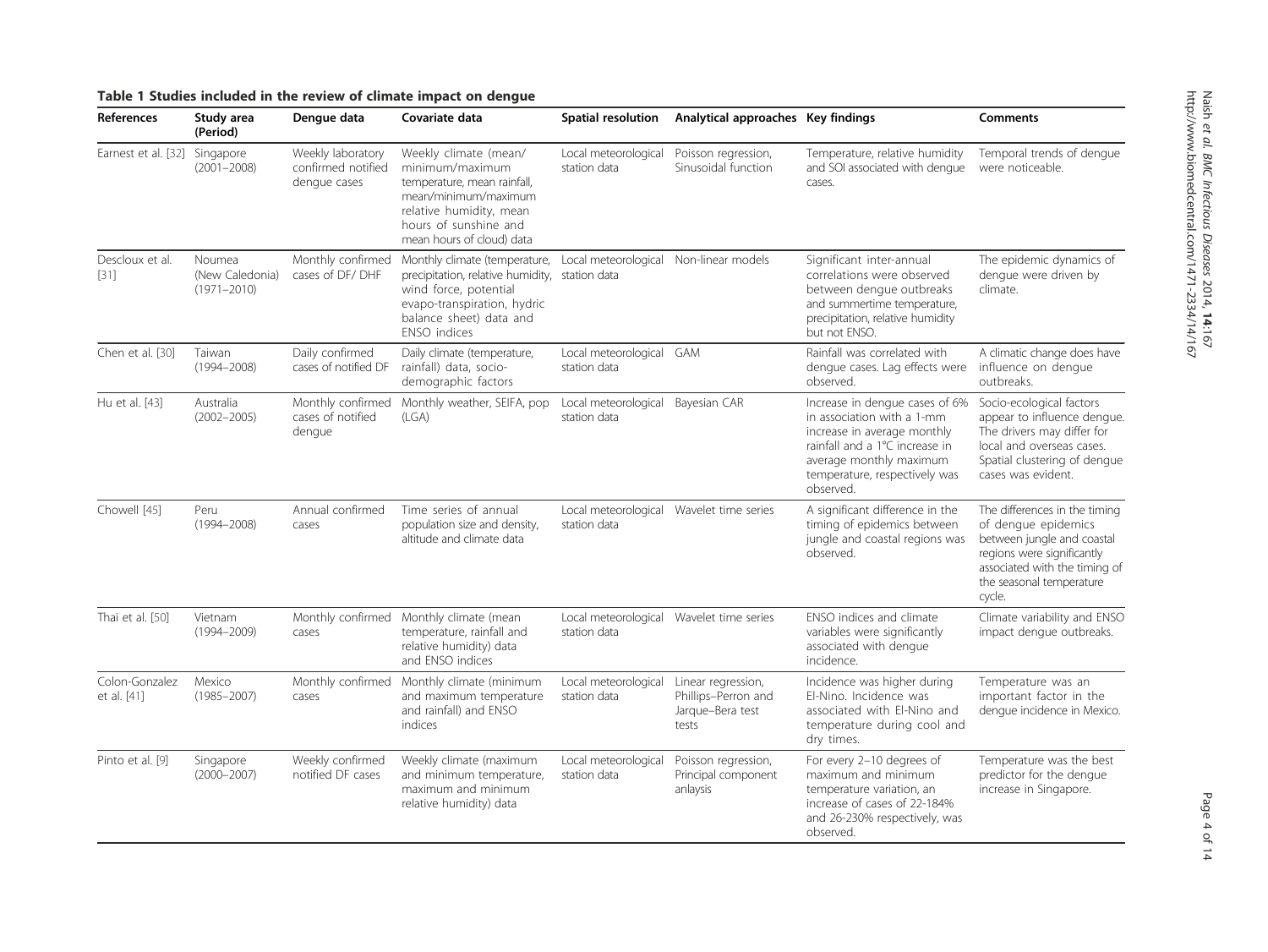# Table 1 Studies included in the review of climate impact on dengue (Continued)

| Gharbi et al. [36]         | French West<br>Indies<br>$(2000 - 2007)$            | Weekly laboratory<br>confirmed cases<br>from hospitals or<br>not | Weekly climate (cumulative<br>rainfall, relative humidity,<br>minimum, maximum and<br>average temperature) data                                                                            | Local meteorological<br>station data                                                          | Time series (SARIMA),<br>RMSE and Wilcoxon<br>signed-ranks test | Temperature was significantly<br>associated with dengue<br>forecasting but not humidity.                                                                                                                          | Temperature improves<br>denque outbreaks better<br>than humidity and rainfall.                                                                                                                                                      |
|----------------------------|-----------------------------------------------------|------------------------------------------------------------------|--------------------------------------------------------------------------------------------------------------------------------------------------------------------------------------------|-----------------------------------------------------------------------------------------------|-----------------------------------------------------------------|-------------------------------------------------------------------------------------------------------------------------------------------------------------------------------------------------------------------|-------------------------------------------------------------------------------------------------------------------------------------------------------------------------------------------------------------------------------------|
| Hu et al. [42]             | Australia<br>$(1993 - 2005)$                        | Monthly confirmed<br>cases of notified DF<br>cases               | Monthly SOI, rainfall and<br>annual population                                                                                                                                             | Local meteorological<br>station data                                                          | Cross-correlations.<br>Time series (SARIMA)                     | A decrease in the SOI was<br>significantly associated with an<br>increase in the dengue cases.                                                                                                                    | Climate variability is directly<br>and/or indirectly associated<br>with dengue. SOI based<br>epidemic forecasting is<br>possible.                                                                                                   |
| Johansson et al.<br>$[48]$ | Puerto Rico.<br>Mexico, Thailand<br>$(1986 - 2006)$ | Monthly reported<br>cases of DF/DHF                              | Monthly climate (precipitation,<br>minimum, maximum and<br>mean average temperature)<br>data and ENSO indices                                                                              | Global climate<br>surfaces $(0.5 \times 0.5^{\circ})$<br>local meteorological<br>station data | Wavelet time series                                             | Temperature, rainfall and dengue<br>incidence were strongly<br>associated in all three countries<br>for the annual cycle. The<br>associations with ENSO varied<br>between countries in the<br>multi-annual cycle. | The role of ENSO may be<br>obscured by local climate<br>heterogeneity, insufficient<br>data, randomly coincident<br>outbreaks, and other,<br>potentially stronger, intrinsic<br>factors regulating dengue<br>transmission dynamics. |
| Bambrick et al.<br>[44]    | Australia<br>$(1991 - 2007)$                        | notified cases of DF                                             | Annual incidence - Annual Temperature, vapour<br>pressure and population                                                                                                                   | Local meteorological<br>station data                                                          | Climate change<br>scenarios                                     | Geographic regions with<br>climates that are favourable<br>to dengue could expand to<br>include large population centres<br>in a number of currently<br>denque-free regions.                                      | An eight-fold increase in<br>the number of people living<br>in dengue prone regions in<br>Australia will occur unless<br>greenhouses gases are<br>reduced.                                                                          |
| Bulto et al. [46]          | Cuba (1961-1990)                                    | Dengue-specific<br>parameters of<br>DF/DHF                       | Monthly climate (maximum<br>and minimum temperature,<br>precipitation, atmospheric<br>pressure, vapour pressure,<br>relative humidity, thermal<br>oscillation and solar radiation)<br>data | Local meteorological<br>station data                                                          | Multivariate (Empiric<br>orthogonal function)                   | Strong associations between<br>climate anomalies and denque                                                                                                                                                       | Climate variability has<br>influence on denque.                                                                                                                                                                                     |
| Cazelles et al. [40]       | Thailand<br>$(1983 - 1997)$                         | Monthly confirmed<br>cases of DHF                                | Monthly climate (temperature<br>and rainfall) data and ENSO<br>indices                                                                                                                     | Local meteorological<br>station data                                                          | Wavelet time series                                             | Strong association between<br>denque incidence and El-Nino<br>events was observed.<br>Temperature had greater<br>influence on dengue than<br>rainfall.                                                            | The association is<br>non-stationary and have<br>a major influence on the<br>synchrony of dengue<br>epidemics.                                                                                                                      |
| Hales et al. [33]          | Global<br>$(1975 - 1996)$                           | Monthly reported<br>cases of DF                                  | Monthly climate (maximum,<br>minimum and mean<br>temperature, rainfall and<br>vapour pressure) and<br>population and projections<br>(future climate and<br>population) data                | Region-specific and<br>GCM projections                                                        | Logistic regression<br>and IPCC scenarios                       | In 2085, under climate and<br>population projections, 50-60%<br>of the population would be at<br>dengue risk.                                                                                                     | There is a potential increase<br>in the dengue risk areas<br>under climate change<br>scenarios, if the risk factors<br>remain constant.                                                                                             |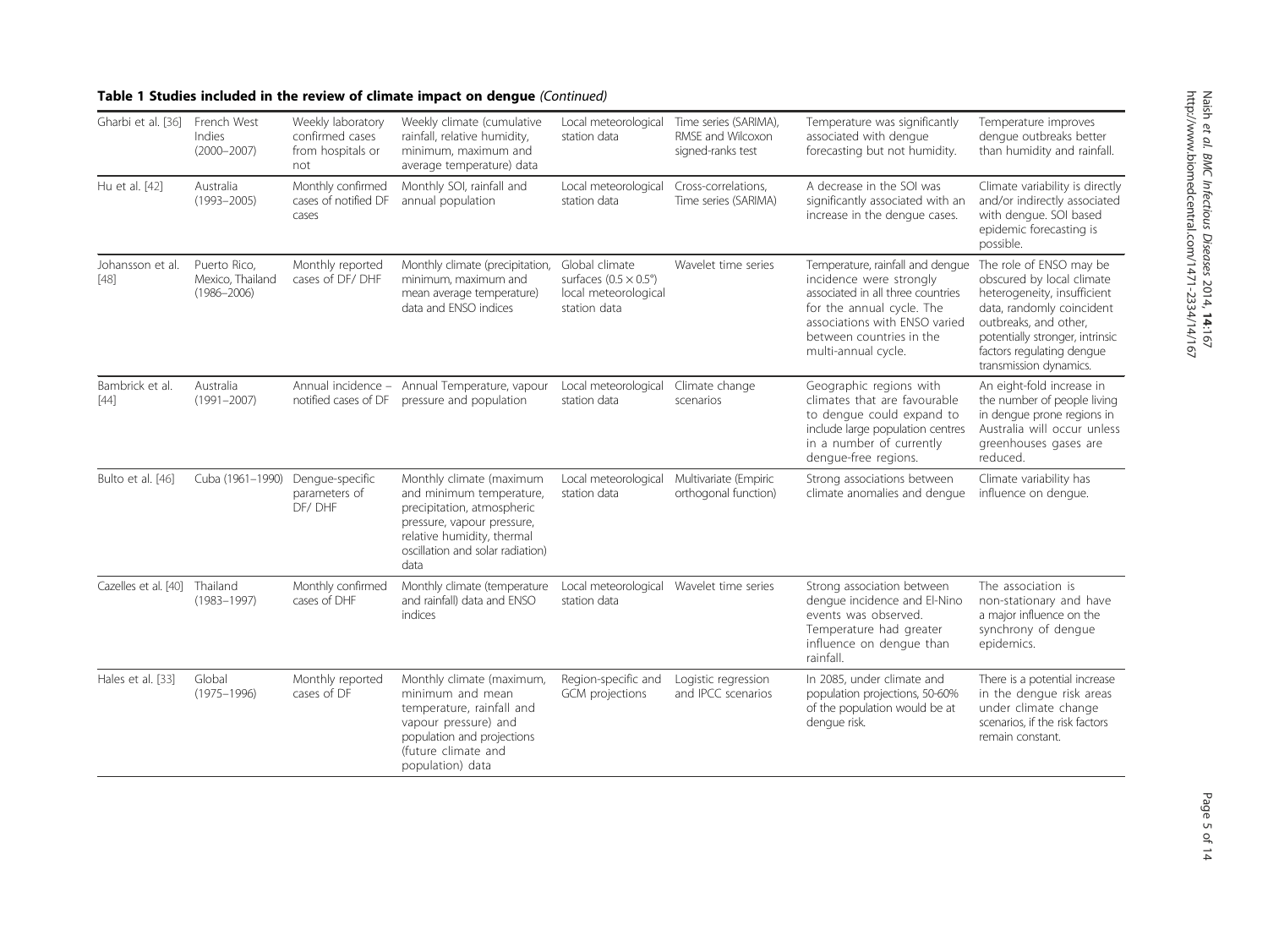| Patz et al. [38] | Global<br>$(1931 - 1980)$ | Dengue-specific<br>parameters | Monthly climate data | Site-specific GCM | GCM output to<br>vectorial capacity | Among the three GCMs, the<br>average projected temperature<br>elevation was 1.16°C, expected<br>by the year 2050. | Epidemic potential increased<br>with a relatively small<br>temperature rise, indicating<br>that lower mosquitoes<br>infestation values would be<br>necessary to maintain or<br>spread dengue in a<br>vulnerable population. |
|------------------|---------------------------|-------------------------------|----------------------|-------------------|-------------------------------------|-------------------------------------------------------------------------------------------------------------------|-----------------------------------------------------------------------------------------------------------------------------------------------------------------------------------------------------------------------------|
|------------------|---------------------------|-------------------------------|----------------------|-------------------|-------------------------------------|-------------------------------------------------------------------------------------------------------------------|-----------------------------------------------------------------------------------------------------------------------------------------------------------------------------------------------------------------------------|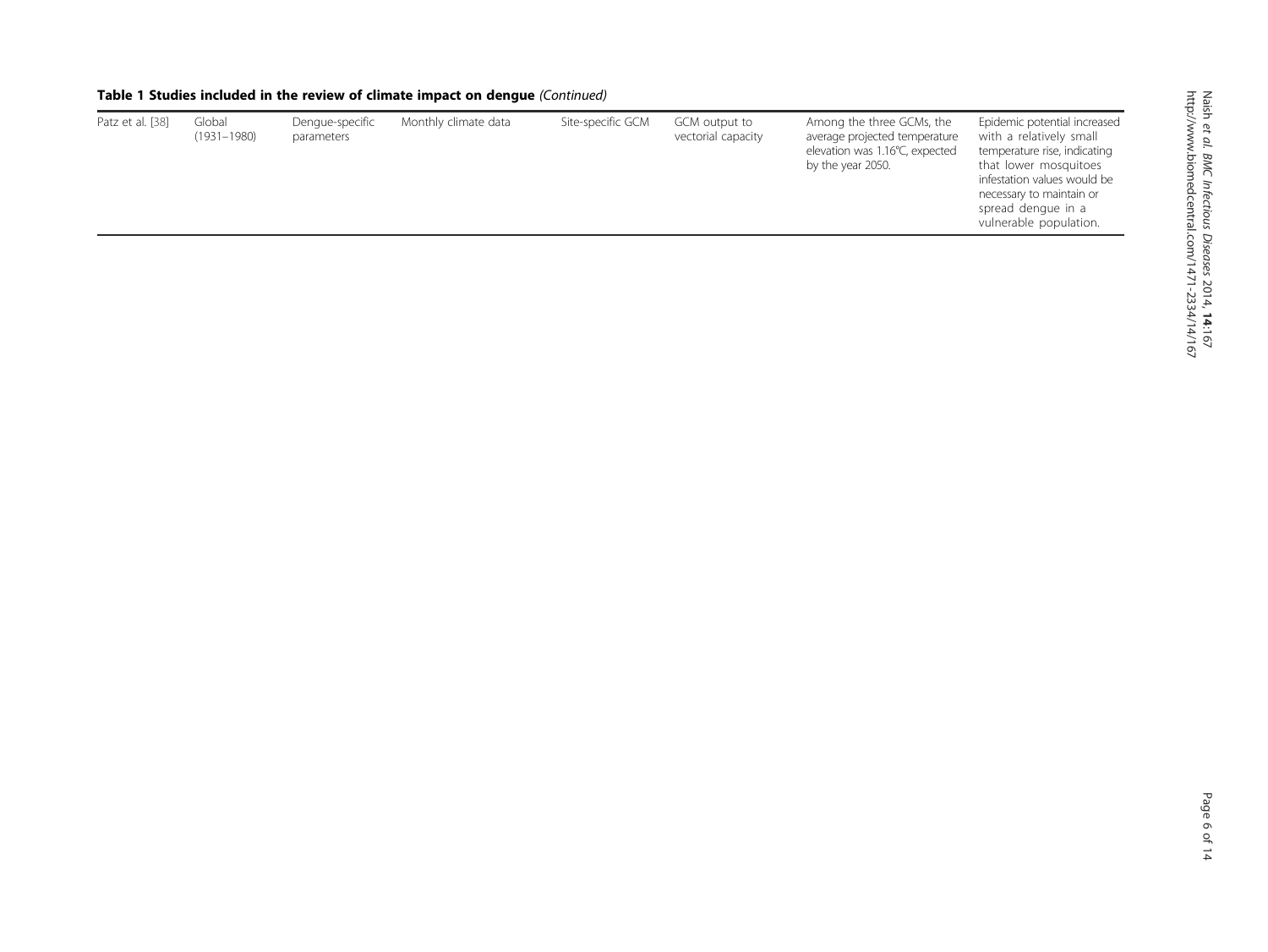#### Linear regression models

Colon-Gonzalez et al. [41] used multiple linear regression models to examine the associations between changes in the climate variability and dengue incidence in the warm and humid regions of Mexico for the years 1985–2007. Their results showed that the incidence was higher during El- Niño events and in the warm and wet season. Their study demonstrated that dengue incidence was positively associated with the strength of El-Niño and the minimum temperature, especially during the cool and dry season.

#### Time series/wavelet time series models

Time series modelling approaches have been extensively applied in assessing the impact of climate variables on dengue incidence. For example, Gharbi et al. [36] fitted a seasonal autoregressive integrated moving average (SARIMA) model of dengue incidence and climate variables including temperature, rainfall and relative humidity in French West Indies for the period 2000– 2006. They found that temperature significantly improved the ability of the model to forecast dengue incidence but this was not so for humidity and rainfall. They also found that minimum temperature at 5 weeks lag time was the best climatic variable for predicting dengue outbreaks. Similarly, Hu et al. [42] used a time series SARIMA model to examine the impact of El-Niño on dengue in Queensland, Australia for the period 1993– 2005. They suggested that a lower Southern Oscillation Index (SOI) was related to increased dengue cases.

Wavelet time series analysis has been applied to examine the associations between El-Niño Southern Oscillation (ENSO), local weather, and dengue incidence in Puerto Rico, Mexico, and Thailand [34] particularly, with the aim of identifying time- and frequency-specific associations. In all three countries, temperature, rainfall, and dengue incidence were strongly associated on an annual scale. On a multiyear scale, ENSO was associated with temperature and with dengue incidence in Puerto Rico, but only for part of the study period. Only local rainfall was associated with the incidence of dengue in that country. The lack of a direct association between ENSO and weather variables to dengue incidence suggests that the ENSO-dengue association may be a spurious result. In Thailand, ENSO was associated with both temperature and rainfall, and rainfall was associated with dengue incidence. However, detailed analysis suggested that this latter association was also probably spurious. The authors concluded that there was no significant association between any of the variables in Mexico on the multiyear scale. In another study, Cazelles et al. [40] used a wavelet time series analysis to demonstrate a strong non-stationary association between dengue incidence and El-Niño in Thailand for the years 1986 to 1992. They suggested that under certain conditions,

interannual variation in local or regional climate linked to El-Niño may determine the temporal and spatial dynamics of dengue. Thai et al. [50] used a wavelet time series analysis to investigate the associations between climate variables including mean temperature, humidity and rainfall, and ENSO indices and dengue incidence in Vietnam during the period 1994 to 2009. Their results showed that the ENSO indices and climate variables were significantly associated with dengue incidence in the 2 to 3-year periodic band, although the associations were transient in time. Chowell [45] used wavelet time series analysis to determine the relationship between climatic factors including mean, maximum and minimum temperature and rainfall and dengue incidence for the period 1994–2008 in jungle and coastal regions of Peru. They revealed that incidence was highly associated with seasonal temperature and suggested that dengue was frequently imported into coastal regions through infective sparks from endemic jungle areas and/or cities of other neighbouring endemic countries.

#### Poisson regression models

Poisson regression models have been applied in determining the relationship between climate and dengue. For example, Earnest et al. [32] used this approach to determine the association between climate variables (temperature, humidity, rainfall), ENSO indices and dengue in Singapore. They found that temperature, relative humidity and ENSO were significantly and independently associated with dengue cases. No one set of climate variables was superior to the others, so they suggested that all the climate variables had a similar predictive ability.

Pinto et al. [9] used Poisson regression model to determine the impact of climate variables (temperature, rainfall and relative humidity) on dengue cases in Singapore. They found that for every 2-10°C of variation of the maximum temperature, dengue cases were increased by 22.2-184.6%. For the minimum temperature, for the same variation, they observed that there was an average increase of 26.1-230.3% in the number of the dengue cases from April to August. Their study concluded that the variable temperature (maximum and minimum) was the best predictor for the increased number of dengue cases.

Chen et al. [49] applied Poisson regression using a GAM model to examine the relationship between precipitation and dengue in Taiwan for the period 1994– 2008. The GAM allows a Poisson regression to be fit as a sum of nonparametric smooth functions of predictor variables. They found that differential lag effects following precipitation were statistically associated with increased risk of dengue. Poisson regression, using a GAM model was used to evaluate the multiple-lag effects of stratified precipitation levels on specific diseases. All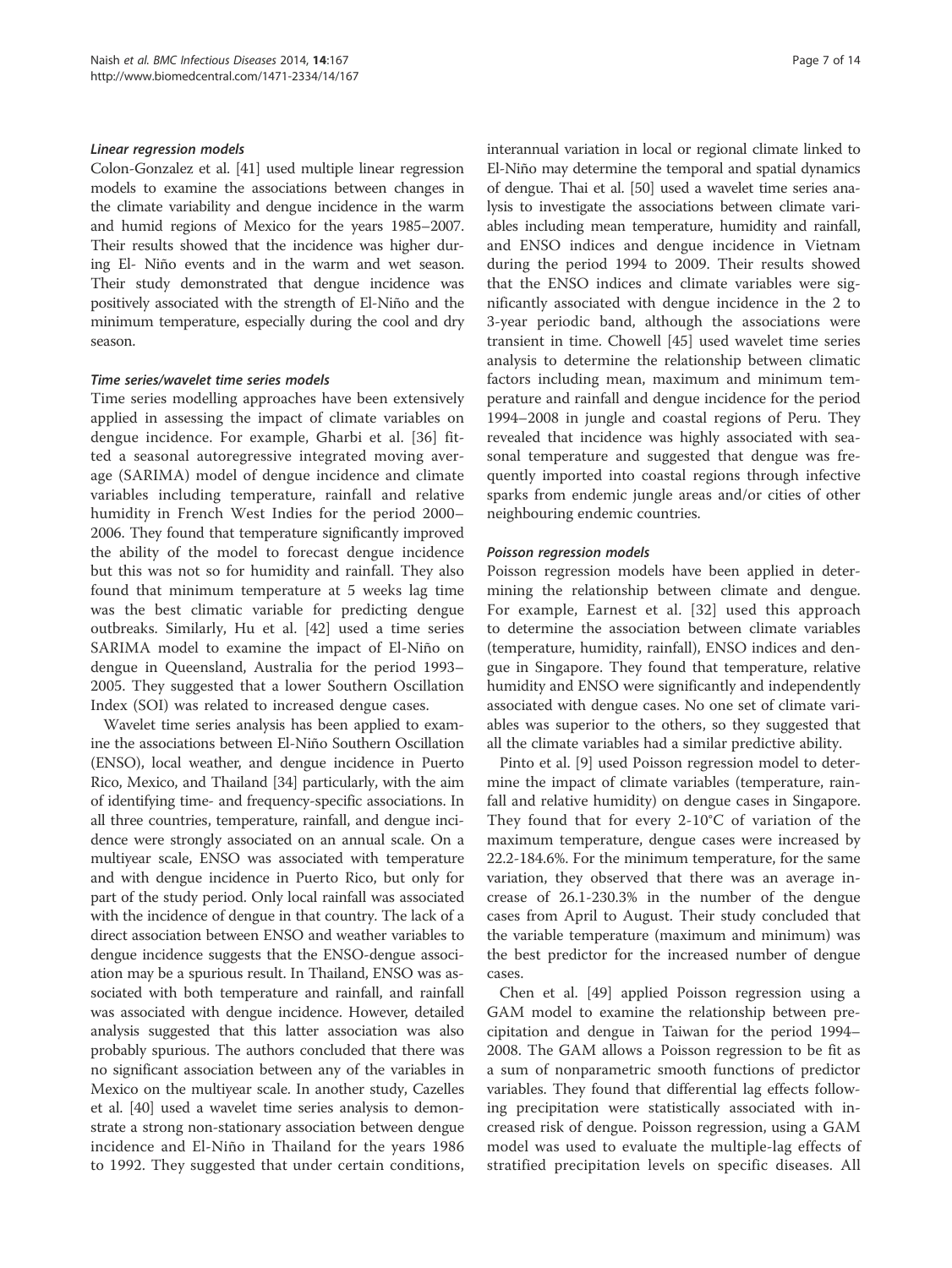models were adjusted for the multiple-lag effects of daily temperature, month, and township for evaluating the associations between categorized extreme precipitation and diseases, with further trend tests performed to examine linear associations between levels of precipitation and outbreaks of each disease.

#### Bayesian models

Bayesian spatial conditional autoregressive modelling approaches have been used to demonstrate the impact of climatic, social and ecological factors on dengue in Queensland, Australia [43]. The authors suggested that 6% increase in locally acquired dengue was observed in association with a 1-mm increase in average monthly rainfall and a 1°C increase in average monthly maximum temperature. They also reported that overseas-acquired dengue cases were increased by 1% in association with a 1-mm increase in average monthly rainfall and a 1-unit increase in average socioeconomic index, respectively.

#### Non-linear models

Descloux et al. [31] developed an early warning system using a long-term data set (39 years) including dengue cases and meteorological data (mean temp, min and max temperature, relative humidity, precipitation and ENSO indices) in New Caledonia, using multivariate non-linear models. They observed a strong seasonality of dengue epidemics and found significant inter-annual correlations between epidemics and temperature, precipitation and relative humidity. Bulto et al. [46] applied empiric orthogonal function (EOF) to estimate the association between climate data including monthly maximum and minimum mean temperatures, precipitation, atmospheric pressure, vapour pressure, relative humidity, thermal oscillation, days with precipitation, solar radiation in, and isolation and dengue in Cuba during the period 1961–1990. The EOF is designed to obtain the dominant variability patterns from sets of fields of any type, synthetic indicators or indexes, and summarise the variability observed in a group of variables. Climatic anomalies included were multivariate ENSO index, quasi-biennial oscillation and North Atlantic Oscillation. They found a strong association between climate anomalies and dengue which demonstrated significant climate variability.

In summary, the quantitative models employed for evaluating the relationship between climate variables and dengue have been typically different with respect to the distributional assumptions (e.g., normal, Poisson), the nature of the relationship (linear and non-linear) and the spatial and/or temporal dynamics of the response. Overall, the models consistently reveal variability in the relationship between dengue and climate variables, related to country, but the methods identified an association with temperature (except for [49]) followed by rainfall in the majority of research.

#### Projections of climate change impacts on dengue

Patz et al. [38] examined the potential risk posed by global climate change on dengue transmission. They used vectorial capacity equation that was modified to estimate the epidemics of dengue. The model used project climate change data from global circulation model (GCM) at 250 km x 250 km resolution project future risk of dengue globally. Their findings suggest that increased incidences have predominantly occurred in regions bordering endemic zones in latitude or altitude. They found that epidemic activity increased with a small rise in temperature, indicating that fewer mosquitoes would be necessary to maintain or spread dengue in a population at risk of dengue. They concluded that transmission may be saturated in hyperendemic tropical regions and human migration patterns of susceptible individuals are likely to be more important to overall transmission than are climatic factors. Endemic locations may be at higher risk from dengue if transmission intensity increases. Hales et al. [33] estimated the changes in the geographical limits of dengue transmission from 1975 to 1996 and the size of population at risk, using logistic regression. Monthly averages of vapour pressure, rainfall, and temperature recorded between 1961 and 1990, with or without statistical interaction terms between variables were included in their statistical models. Based on data from GCM projections and human demographics, they predicted that dengue would increase and include a larger total population and higher percent of the population. Although their studies suggested that the dengue distribution was climate dependent, other factors needed to be considered in addition to climate during epidemics.

Bambrick et al. [44] highlighted the potential for climate change to affect the safety and supply of blood globally through its impact on vector-borne disease, using the example of dengue in Australia as a case-study. They modelled geographic regions that were suitable for dengue transmission over the coming century under four climate change scenarios, estimated changes to the population at risk and effect on blood supply. They applied logistic regression models using climate change scenarios to the observed geographic distribution of dengue in Australia. The most important predictor variables in the models were vapour pressure and temperature. Their results indicated that geographic regions with climates that are favourable to dengue transmission could expand to include large population centres in a number of currently dengue-free regions in Australia.

#### Methodological issues

Several methodological issues emerged when we conducted this literature review on climate change and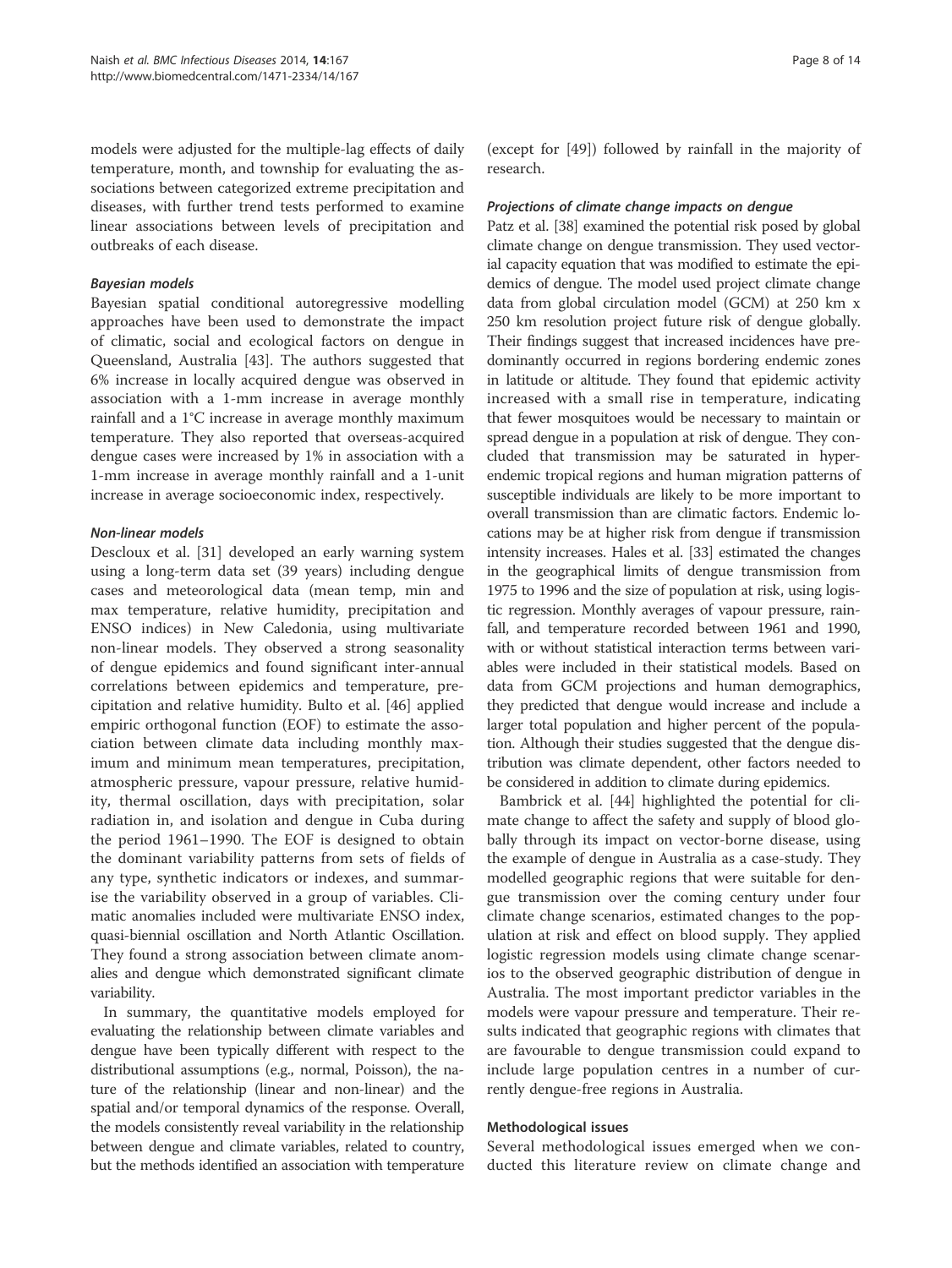dengue. These issues include the study design, analytical model, time period, scale of analysis, exposure variables and other factors associated with dengue transmission as illustrated below.

#### Study designs

Several study designs have been considered by various authors while studying the relationships between climate and dengue (Table 1). For example, Hales et al. [47] used a mixed ecological study design and long-term data to determine the relationship between the annual number of dengue cases, ENSO, temperature and rainfall using global atmospheric analyses climate-based data. Descloux et al. [31] used long-term observational data and examined inter-annual correlations between ENSO, local climate and dengue.

#### Analytical models

Time series modelling approaches have been applied to estimate the baseline relationships between climate and dengue [9,36,40,42,50,51] (Table 1). SARIMA models are potentially useful when there are time dependences between each observation [36,52]. The assumption that each observation is correlated to previous ones makes it possible to model a temporal structure, with more reliable predictions, especially for climate-sensitive diseases (e.g., mosquito-borne diseases), than those obtained by other statistical methods. SARIMA models have been successfully used in epidemiology to predict the evolution of infectious diseases. Moreover, these models allow the integration of external factors, such as climatic variables, that may increase the predictive power and robustness of predictive models due to longer time periods of data.

Some studies have used Fourier analysis to analyse relationships between oscillating time series. This technique decomposes time series into their periodic components that can then be compared between time series. Since Fourier analysis cannot take into account temporal changes in the periodic behaviour of time series (i.e. nonstationarity), this method, and others such as generalized linear models, may be inadequate for investigating the determinants of transmission dynamics of dengue [53].

Wavelet analysis is suitable for investigating time series data from non-stationary systems and for inferring associations between such systems [53]. This approach reveals how the different scales (i.e. the periodic components) of the time series change over time. Wavelet analysis is able to measure associations between two time series at any period. Wavelet analyses have been used to compare time series of disease incidence across localities and countries for the characterisation of the evolution of epidemic periodicity and the identification of synchrony. Wavelet analyses have been used in analysing

dengue [34,40,50]. Although annual periodic patterns are a common phenomenon in dengue endemic areas, the identification of a periodic multi-annual (e.g., 2 to 3 years) cycle differs between countries as well as in analyses used. Cazelles et al. [40] used wavelet approaches to demonstrate a highly significant but discontinuous association between ENSO, precipitation and dengue epidemics in Thailand.

A continuous annual mode of oscillation with a nonstationary 2 to 3-year multi-annual cycle was found with strong irregular associations between dengue incidence and ENSO indices and climate variables in Vietnam [50]. Although these wavelet analyses have provided important contribution to the cyclical dynamics of dengue transmission, the associations with ENSO have been irregular and temporary, which reduce the potential for estimating future predictions based on these climate anomalies.

#### Time period

Choosing a baseline time period for climate data is also important. Climate and dengue relationships in the same city can be very different between the 1960s and the 2010s. Differences could be due to socioeconomic and, demographic changes and urbanisation. Differences in the time periods used to estimate the historical climate and dengue relationships also make it difficult to compare projections across studies. Therefore, it has been recommended that long-term (generally, at least many decades) baseline climate data be used for modelling climate-based diseases to calculate an average that is not influenced by climate variability [54,55].

#### Spatial and temporal scales

Another issue to be considered when modelling is the spatio-temporal scale of analysis. This is because spatial and temporal characteristics may provide useful information on risk assessments to be used by local or national dengue prevention and control programs to prepare for and respond to dengue epidemics in endemic settings. Dengue may be sensitive to differences in climatic conditions at a local, regional or global level. At the global level, there is the potential for climate-related spread of dengue. There are areas that are currently only at risk and not endemic for dengue, but may become endemic as climate changes, especially related to temperature change. For example, Patz et al. [38] used a processbased model considering an entomological variable, i.e., the vectorial capacity (VC). They included temperature effects over VC and predicted the potential global dengue spread using climate change scenarios for 2050. Therefore, we suggest to develop models at a local and/or regional scale that can increase their predictive capacity [56] and incorporate important local factors that affect disease transmission [54].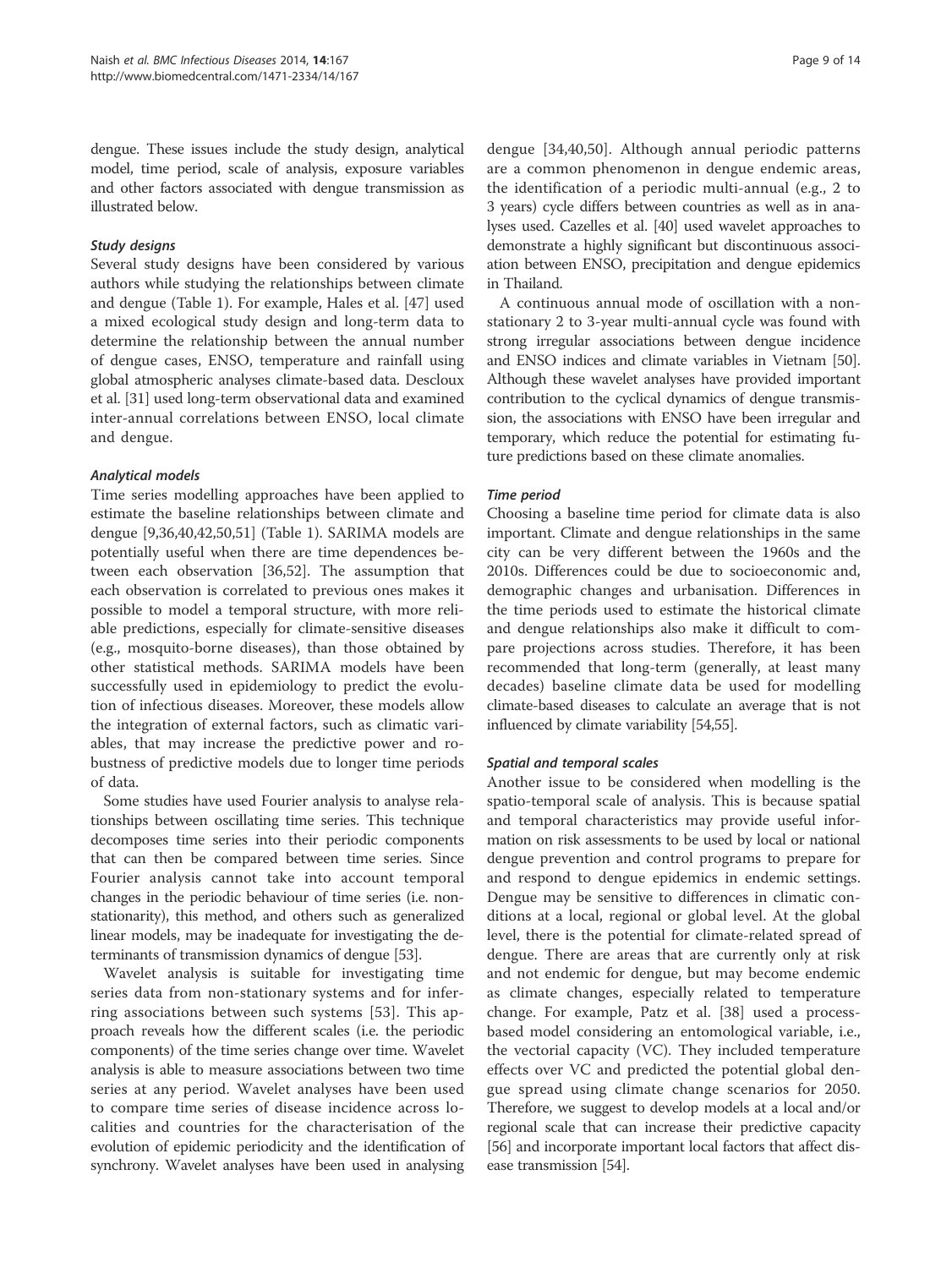#### Climate variables

The choice of climate variables in the modelling is an important issue to consider. The following climate variables have been considered in the studies: maximum, minimum and mean temperature, rainfall, relative humidity, ENSO indices and sunshine. Among these, temperature and ENSO indices have been found to be important in any study. Authors have identified that other variables such as river levels are also included along with climate variables [57], however, these studies are out of the study scope. Hales et al. [33] developed an empirical model fitting logistic regression and modelled dengue outbreak (presence/absence) considering climate baseline data for the period 1961–1990. They found that the vapour pressure was the only explanatory climate variable responsible for global dengue transmission. Using this model, applying climate projections for 2085 from a GCM, Hales et al. predicted a limited extension of dengue. In both the projection studies, climate projections were based on historical exposure-response functions of climate variables and dengue incidence that are applied to climate change models and emissions scenarios to estimate and predict future dengue distribution. Therefore, it is important to consider which climate variables are the best predictors of dengue transmission and the research reported here indicates that temperature is consistently important but that vapour pressure or relative humidity are also significant contributors.

#### Other factors associated with dengue transmission

There are other environmental, socio-economic and demographic factors associated with dengue transmission and the relative contribution of these factors may differ between settings (scales, countries, regions). These include, but are not limited to attenuators (e.g., mosquito management, screening dwellings, using personal insect repellents and bed nets) or exacerbators (e.g., actively storing of water in open containers, passively allowing water to remain in bins, garden accoutrements) [58]. These are outside the scope of our current review. However, socio-demographic change is important and we have briefly considered this below.

#### Associations between socio-demographic changes and dengue

Other etiologic factors that impact dengue transmission include social and demographic changes, economic status, human behaviour and education [7,43,59-61]. Reiter et al. [62] evidenced that dengue virus transmission was limited by human life style in Texas. Other important human related factors such as exceptional population growth, unplanned urbanisation and air travel needs to be considered in modelling studies [63]. Other factors driven by economic growth such as animals and commodities

should also be considered. For example, Gubler et al. [63] claimed that a dramatic urban growth has occurred in the past 40 years providing the suitable ecological conditions for Ae. aegypti to increase in close association with large and crowded human populations in tropical areas, creating ideal conditions for dengue transmission.

Dengue-infected human movement should be considered as another important factor [64] since Aedes generally has a short flight range so is unlikely to spread dengue over large distances. For example, Rabbai et al. [65] have demonstrated dengue viral exchange between the urban areas of Ho Chi Minh City and other provinces of southern Vietnam and suggested that human movement between urban and rural areas may play a key role in the transmission of dengue virus across southern Vietnam.

#### Challenges

The fundamental challenge for predicting dengue transmission is how to best model future climate at a regional and/or local level. In another words, how can we appropriately downscale the GCM modelling outcomes to a regional and/or local level? The Intergovernmental Panel on Climate Change (IPCC) has developed 40 Special Reports on Emissions Scenarios (SRES) covering a wide range of main driving forces of future green house gas emissions [26]. These scenarios were categorised into four classes: A1, A2, B1 and B2. A1 characterises rapid economic growth, population growth by 2050, introduction of new and efficient technologies. A2 characterises high population growth, slow economic development and technological changes. B1 characterises the similar population growth like A1 but with rapid economic changes. B2 characterises medium population and economic growth with localised solutions to economic, social and environmental sustainability. These scenarios can be used to project future climate based on GCM models [26].

Selecting climate models is not a trivial task, considering the strengths and limitations of various GCM models. The IPCC recommended that no single GCM can be considered the best and that various GCMs should be applied to account for climate modelling uncertainties [26]. These do not necessarily indicate errors in the modelling and should therefore not be used to conclude that a model is inaccurate. As the global temperature increases, tropical insects may spread their habitats into more northern or southern latitudes which can result in higher transmission. This intriguing idea was first suggested by Shope [12] and was considered further by other researchers [15,66]. However, there is still debate whether the increased pattern of dengue arose from climate change [16] or from socio-economic changes in combination with ecologic and demographic changes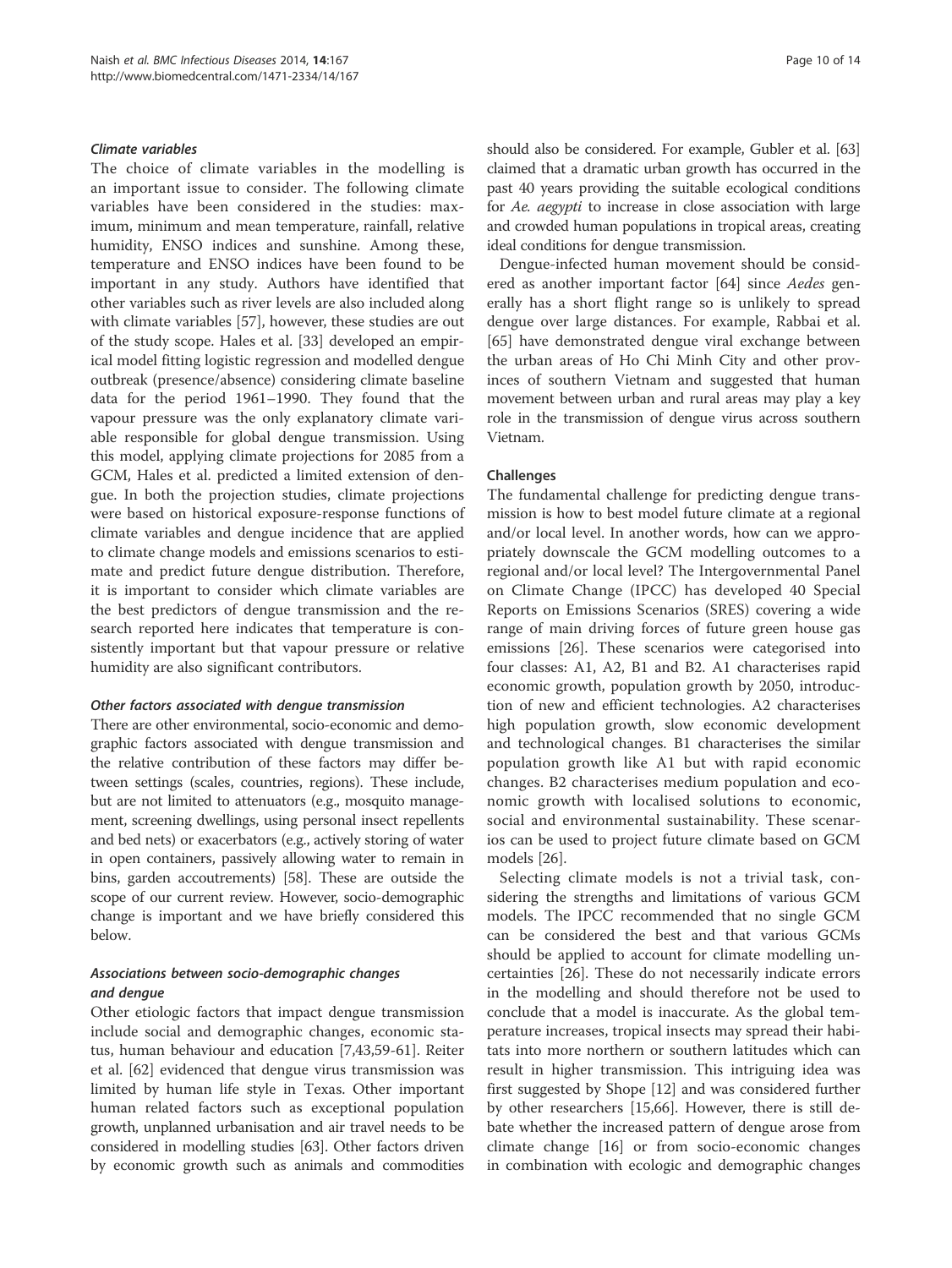[63,67]. Finally, other etiological factors must ultimately be incorporated into integrated modelling to determine human risk to dengue [68].

# **Discussion**

Climatic factors play a significant role in the mosquito biology, the viruses they transmit, and more broadly, dengue transmission cycles. Higher temperatures increase the rate of larval development and shorten the emergence of adult mosquitoes, increase the biting rate of mosquito and reduce the time required for virus replication within the mosquito. Extreme higher temperatures may reduce mosquito survival time, which could offset the positive effect on mosquito abundance [69]. Evidence had accrued to show the link between temperature and dengue incidence rates [9,34,36,47]. These studies have used a range of statistical approaches considering different temperature parameters (e.g. mean, maximum and minimum temperatures), and the results are generally consistent, indicating that the epidemics of dengue are driven by climate to some extent.

Relative humidity is another key factor that influences mosquitoes' life cycle at different stages. The combined effect of temperature and humidity significantly influences the number of blood meals and can also affect the survival rate of the vector, and the probability that it will become infected and able to transmit dengue [70]. In the literature, relative humidity and temperature are the two most important variables with potential impact on dengue transmission. Vapour pressure or relative humidity is affected by a combination of rainfall and temperature and influences the mosquito lifespan and thus the potential for transmission of the virus. Hales et al. found that annual average vapour pressure was the most important climatic predictor of global dengue occurrence [33]. Therefore, temperature, rainfall and relative humidity are important determinants of the geographic limits within which dengue transmission can be expected to continue, primarily through their effects on the Aedes vector. Furthermore, within areas where minimum thresholds of these climate parameters are sufficient to maintain dengue transmission, seasonal fluctuations in these parameters will be important determinants of the duration and potentially the intensity of transmission.

Several studies have shown that the increased temperatures and relative humidity are determining factors in predicting changes of the dengue transmission [31,32]. Contrasting, rainfall did not appear to play a significant role because many breeding sites of Ae. aegypti were more dependent on human behaviour than on rainfall for their development and survival [71-73]. This might partly explain the lower impact of rainfall compared to other climatic variables on the dengue incidence. However, Chaves et al. [74] suggested that a series of

rainfall followed by low/ lack of rainfall could intimidate sharp decrease in mosquito populations, for example, in Puerto Rico.

Dengue transmission in endemic settings is characterised by non-linear dynamics, with strong seasonality, multi-annual oscillations and non-stationary temporal variations. Seasonal and multi-annual cycles in dengue incidence vary over time and space. Besides the seasonality of dengue transmission, periodic epidemics and more irregular intervals of outbreaks are commonly observed [34,75-77].

Evidence suggests that inter-annual and seasonal climate variability have a direct influence on the transmission of dengue [17,32,34,41,78,79]. This evidence has been assessed at the country level in order to determine the possible consequences of the expected future climate change [33,38]. These studies have highlighted that many climatic variables play a key role in dengue transmission as discussed above.

Many studies have highlighted the importance of lag time, at monthly scales. For example, in Taiwan, there was a significant positive correlation with the maximum temperature at lag 1–4 months, the minimum temperature at lag 1–3 months and the relative humidity at lag 1–3 months [49]. In New Caledonia, significant associations were found between temperature and dengue transmission at lag-0 [31].

The delayed effect (or time lag) of climatic variables on dengue incidence could be explained by climatic factors which do not directly influence the incidence of dengue but do so indirectly. This is through their effect on the lifecycle dynamics of both vector and virus. This starts with mosquito hatching, larval and pupal development, adult emergence and virus amplification, incubation in humans culminating in a dengue outbreak and results in a cumulative time lag [36,70]. Depending on the respective lag between the biological cycle or mosquito life-stage and the clinical symptoms, the lag between climate data and incidence data will differ. The lag is expected to be shorter for minimum temperatures that are usually associated with adult mosquito's mortality, longer for high relative humidity, both related to adult survival and hatching. On the other side, the mean temperature is involved in all biological cycles of Ae. *aegypti* that take more time to influence the dengue incidence [5,36,78].

#### Strengths and limitations of studies

Several statistical analytical methods have been used to determine the relationship between climate variables (and climate change) and dengue, including cross correlations, Poisson, logistic and multivariate regression, SARIMA-time series and wavelet time series (Table 1). Many have been successful [31,34,41,49,50] in establishing climate and dengue relationships and developing predictive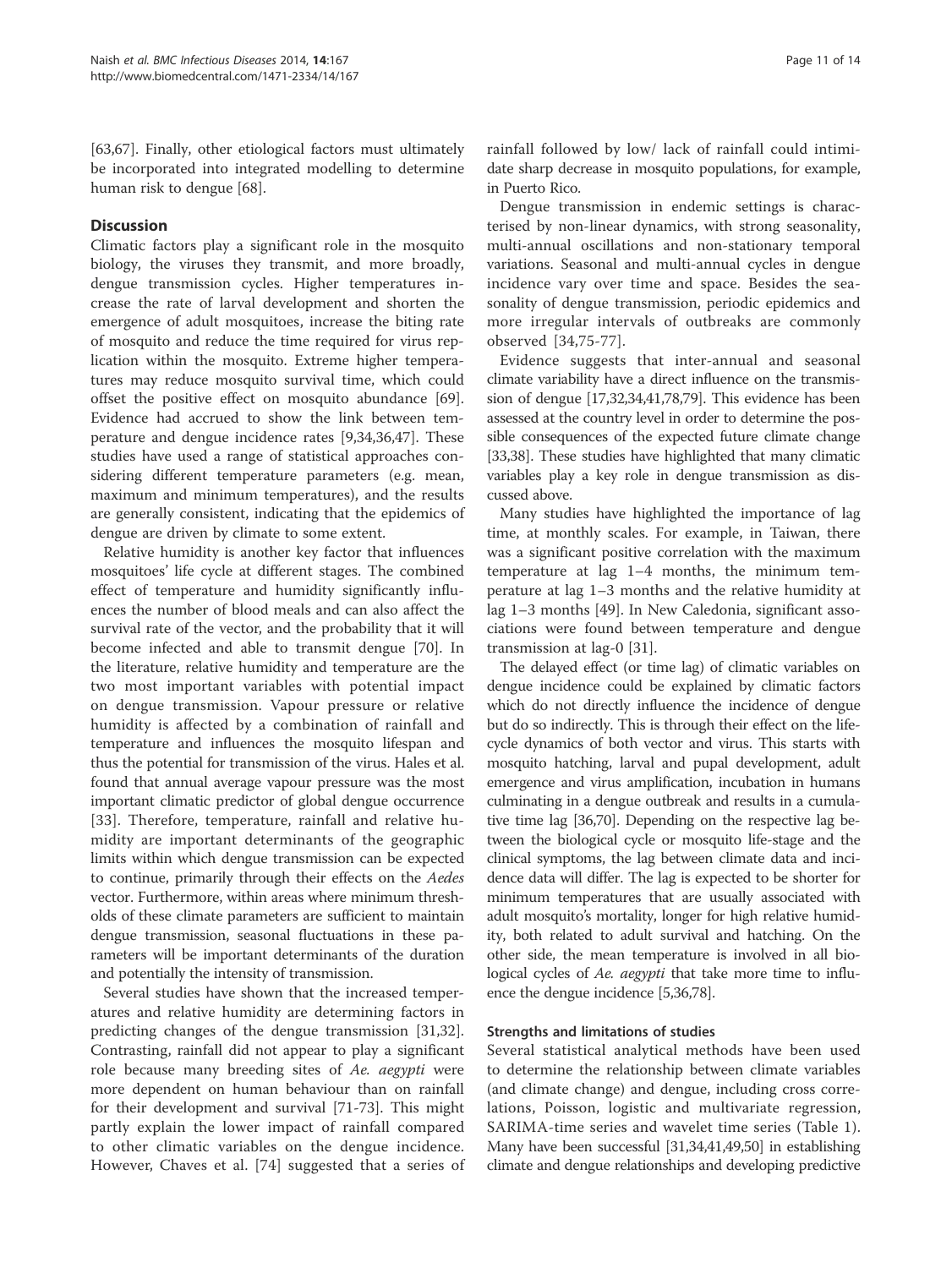models of dengue based on climate relationships. Minimum, maximum and mean temperatures, relative humidity and rainfall were the most important climate variables that predict the dengue. However, these variables are predictive at specific lags of time.

Remarkably, due to data constraints, modelling analyses were conducted using aggregated data over large spatial scales or long time periods [34]. Studies based on long time scales and large geographic areas may be unsuccessful in describing the influences that happen over daily or weekly periods and climate changes that occur at country level [45].

In general, the predictive power and model robustness would be better improved with large data over longer periods. For example, Gharbi et al. [36] developed statistical predictive models that were build-up on <10 years of data and could only be validated over a 1-year period. Hence, it is difficult to say whether the relationships they found will restrain in time.

The dengue cases/incidence reported could be overand under reported. These may change over time and geographical area. Additionally, the reported dengue cases may be influenced by case definitions, availability of public health systems and subclinical cases documented.

Therefore, it is important to consider all these factors before identifying the relationships between climate and dengue disease transmission. Patz et al. [38] provided a good framework for future research on climate change and dengue transmission. However, these estimates should be updated based on better improved resolution with current GCM projections.

#### Recommendations for future research

We recommend the following five directions for future research: 1) Disease surveillance need to be improved for effective dengue prevention and control programs. The new approach to surveillance lays emphasis on the inter-epidemic period, as information on the dengue endemicity is important in predicting dengue epidemics. The surveillance of active dengue virus activity during inter-epidemic periods provides information on prevalent virus serotypes in the area. Any subsequent introduction of another serotype would then require control measures to prevent the increase in transmission of the virus, thereby helping in containing the impending epidemic and reducing the incidence of dengue. 2) Better understanding of dengue ecology is required to predict the climate-biological relationships on dengue transmission. 3) Application of advanced spatio-temporal modelling approaches in dengue research is required to more fully understand the complex relationship between climate and dengue and thereby obtain better prediction. Moreover, these approaches, or at least the outcomes of these models need to be better integrated. 4) Uncertainties due to

confounding effects of urbanisation, population growth and tourism development are required to develop scenarios based on future projections of population growth and socio-economic development, including human behaviour. 5) There is a clear need for inter-disciplinary collaborations with ecologists, sociologists, micro-biologists, biostatisticians and epidemiologists. Two areas need special attention: one is in the area of climate modelling to address issues of spatial and temporal scale and analytical methods, and the other relates to dengue incidence data quality control with the reporting agency (e.g., laboratories, hospitals, health centres) addressing issues such as underreporting and misdiagnosis, dengue case definition, clinical or lab-confirmed diagnosis, inpatient and outs reporting, specific ages and/or dengue severity reported. From an analytical and modelling perspective, analyses need to be able to consider localised long-term time series demographic, socio-economic and environmental conditions.

Finally, we recommend that caution should be taken when estimating the relationships between climate variables (and climate change) and dengue in the following aspects: use of time lags, the analysis of extreme climatic events, the differences between seasonal and long term trends, nonlinear effects and threshold effects in the associations. In addition, more emphasis should be given to data quality and the use of information for decision-making.

#### Conclusion

The weight of evidence about climate change impacts on dengue indicates that dengue transmission is sensitive to climate variability and change. We believe that it is important to develop, employ and integrate different quantitative modelling approaches for dengue transmission compatible with long-term data on climate and other socio-ecological changes and this would advance projections of the impact of climate on dengue transmission.

#### Competing interests

The authors declare that they have no competing interests.

#### Authors' contributions

SN participated in data extraction, analysis and drafted the manuscript. PD, JM, JB, KM and ST critically revised the manuscript. All authors read and approved the manuscript.

#### Acknowledgements

Authors would like to acknowledge ARC grant (#DP 110 100 651).

#### Author details

<sup>1</sup>School of Public Health and Social Work & Institute of Health and Biomedical Innovation, Queensland University of Technology, Victoria Park Road, Brisbane, Queensland, Australia. <sup>2</sup> Environmental Futures Centre, Australian Rivers Institute, Griffith School of Environment Griffith University, Brisbane, Queensland, Australia. <sup>3</sup> Faculty of Health Sciences, Curtin University Perth, Australia. <sup>4</sup>School of Medicine and Dentistry, James Cook University, Cairns, Queensland, Australia. <sup>5</sup>Mathematical Sciences, Statistical Science Queensland University of Technology, George Street, Brisbane, Queensland, Australia.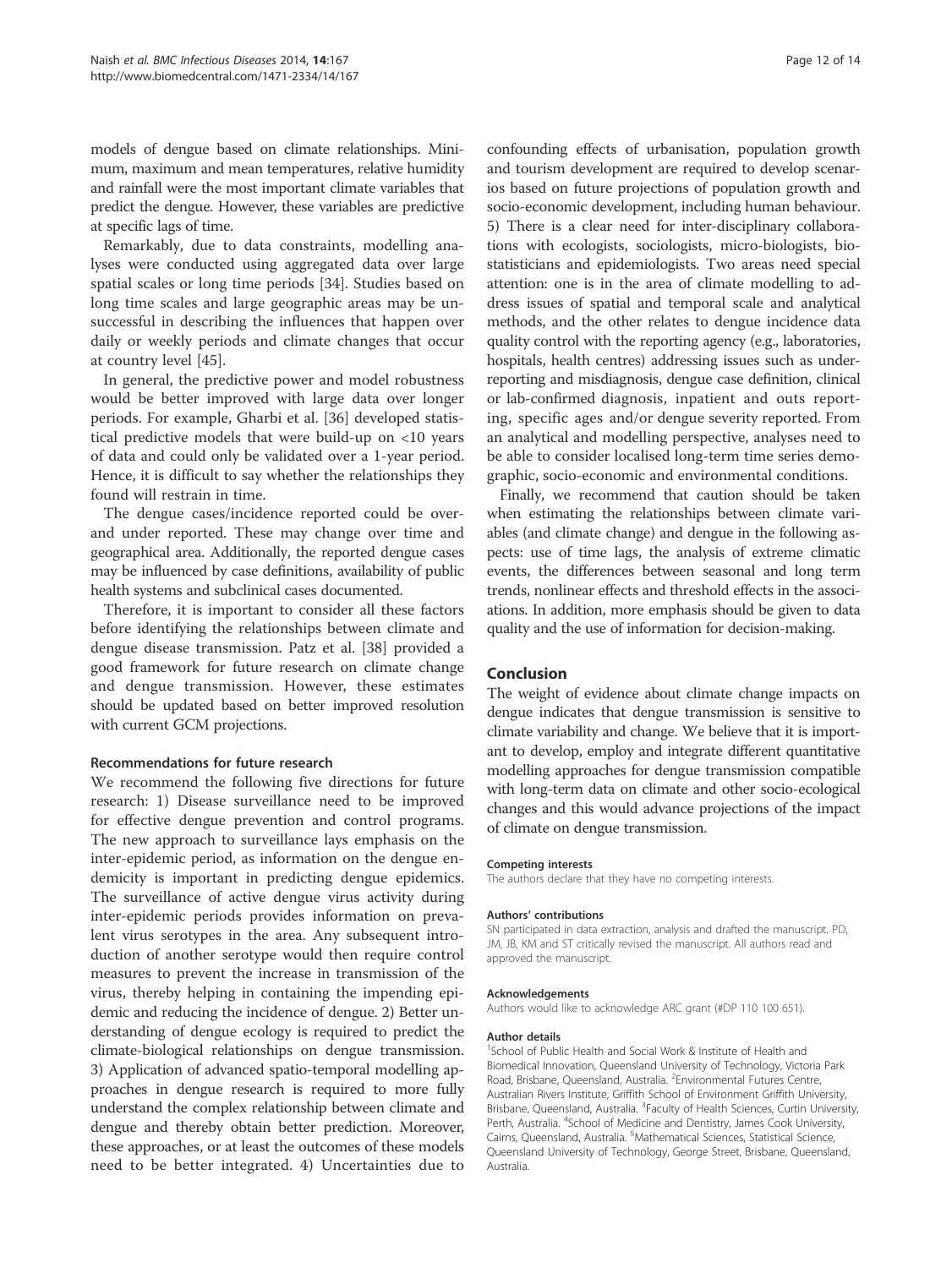Received: 15 February 2013 Accepted: 20 March 2014 Published: 26 March 2014

#### References

- 1. Gubler DJ: The economic burden of dengue. Am J Trop Med Hyg 2012, 86:743–744.
- 2. Beatty ME, Letson GW, Margolis HS: Estimating the global burden of dengue. In Proceedings of the 2nd International Conference on Dengue and Dengue Haemorrhagic Fever Phuket, Thailand; 2008.
- 3. Halasa Y, Shepard D, Zeng W: Economic cost of dengue in Puerto Rico. Am J Trop Med Hyg 2012, 86:745–752.
- 4. Global Alert and Response (GAR): Impact of dengue. [http://www.who. int/csr/disease/dengue/impact/en/]
- 5. Dengue and climate. [http://www.cdc.gov/dengue/entomologyEcology/ climate.html]
- 6. Githeko AK: Advances in developing a climate based dengue outbreak models in Dhaka, Bangladesh: challenges & opportunities. Indian J Med Res 2012, 136:7–9.
- 7. Walker KR, Joy TK, Ellers-Kirk C, Ramberg FB: Human and environmental factors affecting Aedes aegypti distribution in an arid urban environment. J Am Mosq Control Assoc 2011, 27:135–141.
- 8. Thai KTD, Anders KL: The role of climate variability and change in the transmission dynamics and geographic distribution of dengue. Exp Biol Med (Maywood) 2011, 236:944–954.
- 9. Pinto E, Coelho M, Oliver L, Massad E: The influence of climate variables on dengue in Singapore. Int J Environ Health Res 2011, 21:415-426.
- 10. Chevillon C, Failloux A-B: Questions on viral population biology to complete dengue puzzle. Trends Microbiol 2003, 11:415–421.
- 11. Halstead SB: Dengue. Lancet 2007, 370:1644-1652.
- 12. Shope R: Global climate change and infectious diseases. Environ Health Perspect 1991, 96:171–174.
- 13. Focks DA, Daniels E, Haile DG, Keesling JE: A simulation model of the epidemiology of urban dengue fever: literature analysis, model development, preliminary validation, and samples of simulation results. Am J Trop Med Hyg 1995, 53:489–506.
- 14. Kuno G: Review of the factors modulating dengue transmission. Epidemiol Rev 1995, 17:321–335.
- 15. McMichael AJ, Haines A: Global climate change: the potential effects on health. Br Med J 1997, 315:805-809.
- 16. Patz JA, Epstein PR, Burke TA, Balbus JM: Global climate change and emerging infectious diseases. JAMA 1996, 275:217–223.
- 17. Hii YL, Rocklöv J, Ng N, Tang CS, Pang FY, Sauerborn R: Climate variability and increase in intensity and magnitude of dengue incidence in Singapore. Glob Health Action 2009, 11:2. doi: 10.3402/gha.v2i0.2036.
- 18. Sarfraz MS, Tripathi NK, Tipdecho T, Thongbu T, Kerdthong P, Souris M: Analyzing the spatio-temporal relationship between dengue vector larval density and land-use using factor analysis and spatial ring mapping. BMC Public Health 2012, 12:1-19.
- 19. Aziz AL, Dieng H, Ahmad AH, Mahyoub JM, Turkistani AM, Mesed H, Koshike S, Satho T, Salmah MRC, Ahmad H, Zuharah WF, Ramli AS, Miake F: Household survey of container-breeding mosquitoes and climatic factors influencing the prevalence of Aedes aegypti (Diptera: Culicidae) in Makkah City, Saudi Arabia. Asian Pac J Trop Biomed 2012, 2:849–857.
- 20. Gubler DJ: Dengue and West Nile virus–an interview with Duane Gubler, Sc.D., reported by Vicki Glaser. Vector Borne Zoonotic Dis 2001, 1:81–88.
- 21. Scott TW, Morrison AC, Lorenz LH, Clark GG, Strickman D, Kittayapong P: Longitudinal studies of Aedes aegypti (Diptera: Culicidae) in Thailand and Puerto Rico: population dynamics. J Med Entomol 2000, 37:77-88.
- 22. Chaves LF, Scott TW, Morrison AC, Takada T: Hot temperatures can force delayed mosquito outbreaks via sequential changes in Aedes aegypti demographic parameters in autocorrelated environments. Acta Trop 2014, 129:15–24.
- 23. Carrington LB, Seifert SN, Willits NH, Lambrechts L, Scott TW: Large diurnal temperature fluctuations negatively influence Aedes aegypti (Diptera: Culicidae) life-history traits. J Med Entomol 2013, 50:43–51.
- 24. Carrington LB, Seifert SN, Arrmijos MV, Lambrechts L, Scott TW: Reduction of Aedes aegypti vector competence for dengue virus under large temperature fluctuations. Am J Trop Med Hyg 2013, 88:689-697
- 25. Carrington LB, Seifert SN, Arrmijos MV, Lambrechts L, Scott TW: Fluctuations at a low mean temperature accelerate dengue virus transmission by Aedes aegypti. PLoS Negl Trop Dis 2013, 7:e2190.
- 26. Working Group II: Impacts, adaptation and vulnerability. [http://www.ipcc. ch/ipccreports/tar/wg2/index.php?idp=361].
- 27. Ramasamy R, Surendran SN: Global climate change and its potential impact on disease transmission by salinity-tolerant mosquito vectors in coastal zones. Front Physiol 2012, 3:198.
- 28. Caminade C, Medlock JM, Ducheyne E, McIntyre KM, Leach S, Baylis M, Morse AP: Suitability of European climate for the Asian tiger mosquito Aedes albopictus: recent trends and future scenarios. J R Soc Interface 2012, 1:1–11.
- 29. Sly PD: Health impacts of climate change and biosecurity in the Asian Pacific region. Rev Environ Health 2011, 26:7-12.
- 30. Chen SC, Hsieh MH: Modeling the transmission dynamics of dengue fever: Implications of temperature effects. Sci Total Environ 2012, 431:385–391.
- 31. Descloux E, Mangeas M, Menkes CE, Lengaigne M, Leroy A, Tehei T, Guillaumot L, Teurlai M, Gourinat AC, Benzler J, Pfannstiel A, Grangeon JP, Degallier N, De Lamballerie X: Climate-based models for understanding and forecasting dengue epidemics. PLoS Negl Trop Dis 2012, 6:e1470.
- 32. Earnest A, Tan SB, Wilder-Smith A: Meteorological factors and El Niño Southern Oscillation are independently associated with dengue infections. Epidemiol Infect 2012, 140:1244–1251.
- 33. Hales S, de Wet N, Maindonald J, Woodward A: Potential effect of population and climate changes on global distribution of dengue fever: an empirical model. Lancet 2002, 360:830–834.
- 34. Johansson MA, Cummings DAT, Glass GE: Multiyear climate variability and dengue-El Niño Southern Oscillation, weather, and dengue incidence in Puerto Rico, Mexico, and Thailand: a longitudinal data analysis. PLoS Med 2009, 6:e1000168.
- 35. Chakravarti A, Kumaria R: Eco-epidemiological analysis of dengue infection during an outbreak of dengue fever, India. Virol J 2005, 2:32.
- 36. Gharbi M, Quenel P, Gustave J, Cassadou S, La Ruche G, Girdary L, Marrama L: Time series analysis of dengue incidence in Guadeloupe, French West Indies: forecasting models using climate variables as predictors. BMC Infect Dis 2011, 11:166.
- 37. Thammapalo S, Chongsuwiwatwong V, McNeil D, Geater A: The climatic factors influencing the occurrence of dengue hemorrhagic fever in Thailand. Southeast Asian J Trop Med Public Health 2005, 36:191–196.
- 38. Patz JA, Martens WJ, Focks DA, Jetten TH: Dengue fever epidemic potential as projected by general circulation models of global climate change. Environ Health Perspect 1998, 106:147-153.
- Chaves LF, Koenraadt CJM: Climate change and highland malaria: fresh air for a hot debate. Q Rev Biol 2010, 85:27–55.
- 40. Cazelles B, Chavez M, McMichael AJ, Hales S: Nonstationary influence of El Nino on the synchronous dengue epidemics in Thailand. PLoS Med 2005, 2:e106.
- 41. Colon-Gonzalez FJ, Lake IR, Bentham G: Climate variability and dengue fever in warm and humid Mexico. Am J Trop Med Hyg 2011, 84:757-763.
- 42. Hu W, Clements A, Williams G, Tong S: Dengue fever and El Nino/ Southern Oscillation in Queensland, Australia: a time series predictive model. Occup Environ Med 2010, 67:307–311.
- 43. Hu W, Clements A, Williams G, Tong S, Mengersen K: Spatial patterns and socioecological drivers of dengue fever transmission in Queensland, Australia. Environ Health Perspect 2012, 120:260–266.
- 44. Bambrick HJ, Woodruff RE, Hanigan IC: Climate change could threaten blood supply by altering the distribution of vector-borne disease: an Australian case-study. Glob Health Action 2009, 2. doi: 10.3402/gha. v2i0.2059.
- 45. Chowell G, Cazelles B, Broutin H, Munayco CV: The influence of geographic and climate factors on the timing of dengue epidemics in Peru, 1994–2008. BMC Infect Dis 2011, 11:164.
- 46. Bulto PL, Rodriguez AP, Valencia AR, Vega NL, Gonzalez MD, Carrera AP: Assessment of human health vulnerability to climate variability and change in Cuba. Environ Health Perspect 2006, 114:1942–1949.
- 47. Hales S, Weinstein P, Souares Y, Woodward A: El Nino and the dynamics of vectorborne disease transmission. Environ Health Perspect 1999, 107:99–102.
- 48. Johansson MA, Dominici F, Glass GE: Local and global effects of climate on dengue transmission in Puerto Rico. PLoS Negl Trop Dis 2009, 3:e382.
- 49. Chen M-J, Lin C-Y, Wu Y-T, Wu P-C, Lung S-C, Su H-J: Effects of extreme precipitation to the distribution of infectious diseases in Taiwan, 1994–2008. PLoS One 2012, 7:e34651–e34651.